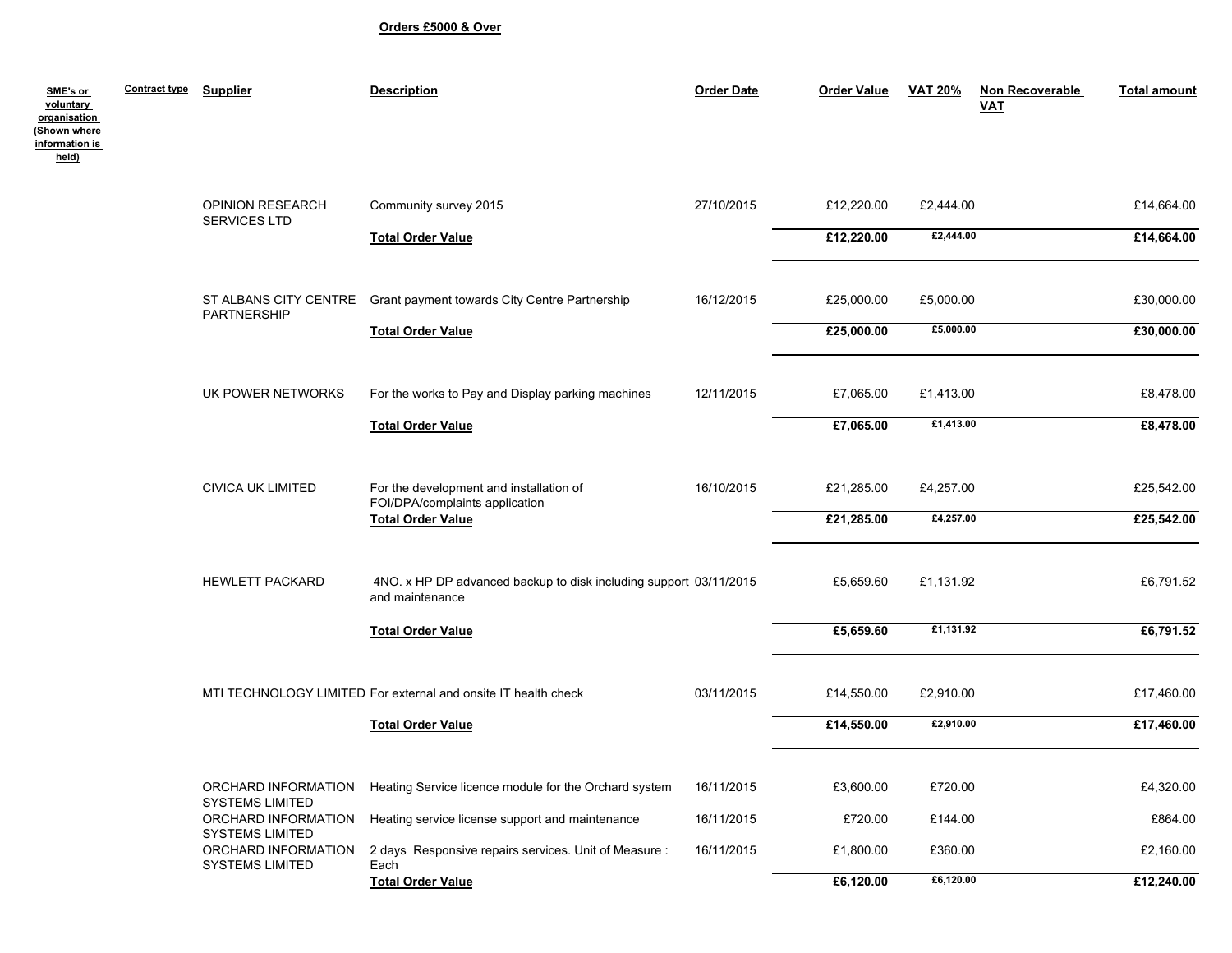| <b>FOURSYS LIMITED</b>                     | Sophos UTM fullguard and premium support for 1000<br>users - IT Software               | 30/11/2015 | £25,000.00 | £5,000.00  |         | £30,000.00 |
|--------------------------------------------|----------------------------------------------------------------------------------------|------------|------------|------------|---------|------------|
|                                            | <b>Total Order Value</b>                                                               |            | £25,000.00 | £5,000.00  |         | £30,000.00 |
| <b>IKEN BUSINESS LTD</b>                   | IKEN software modules, "IKENSEEVIEWER" legal case                                      | 30/11/2015 | £12,000.00 | £2,400.00  |         | £14,400.00 |
| <b>IKEN BUSINESS LTD</b>                   | system and time recording system.<br>Service and installations                         | 30/11/2015 | £7,200.00  | £1,440.00  |         | £8,640.00  |
|                                            | <b>Total Order Value</b>                                                               |            | £19,200.00 | £3,840.00  |         | £23,040.00 |
| <b>SDL TRIDION LIMITED</b>                 | 3 year support and maintenance for SDL Web content<br>management system                | 02/12/2015 | £6,365.00  | £1,273.00  |         | £7,638.00  |
| <b>SDL TRIDION LIMITED</b>                 | Year 2                                                                                 | 02/12/2015 | £6,047.00  | £1,209.40  |         | £7,256.40  |
| <b>SDL TRIDION LIMITED</b>                 | Year 3                                                                                 | 02/12/2015 | £6,047.00  | £1,209.40  |         | £7,256.40  |
|                                            | <b>Total Order Value</b>                                                               |            | £18,459.00 | £3,691.80  |         | £22,150.80 |
| NORTHGATE PUBLIC<br>SERVICES (UK) LTD      | CR2413069 reverse proxy PID Sophos UTM<br>implementation.                              | 09/12/2015 | £5,250.00  | £1,050.00  |         | £6,300.00  |
|                                            | <b>Total Order Value</b>                                                               |            | £5,250.00  | £1,050.00  |         | £6,300.00  |
| VALUE ADDINGCOMLTD                         | Universal credit support - 15 days.                                                    | 14/12/2015 | £9,750.00  | £1,950.00  |         | £11,700.00 |
|                                            | <b>Total Order Value</b>                                                               |            | £9,750.00  | £1,950.00  |         | £11,700.00 |
| <b>VALUE ADDINGCOMLTD</b>                  | Programme management support for customer services<br>transformation programme         | 22/12/2015 | £63,000.00 | £12,600.00 |         | £75,600.00 |
|                                            | <b>Total Order Value</b>                                                               |            | £63,000.00 | £12,600.00 |         | £75,600.00 |
| <b>CAPITA SECURE INFO</b><br>SOLUTIONS LTD | Capita unlimited portal for unlimited integration as per                               | 22/10/2015 | £6,000.00  | £1,200.00  |         | £7,200.00  |
| CAPITA SECURE INFO<br>SOLUTIONS LTD        | quotation AMT06460<br>Annual support                                                   | 22/10/2015 | £1,100.00  | £220.00    |         | £1,320.00  |
|                                            | <b>Total Order Value</b>                                                               |            | £7,100.00  | £1,420.00  |         | £8,520.00  |
|                                            | LEX AUTOLEASE LIMITED Lease Car, Vauxhall Astra 1.6 CDTi (110) 16V eco FLEX 02/11/2015 |            | £7,366.08  | £1,473.22  |         | £8,839.30  |
| LEX AUTOLEASE LIMITED Non Recoverable VAT. | Tech Line 5dr                                                                          | 02/11/2015 |            |            | £736.60 | £736.60    |
|                                            |                                                                                        |            |            |            |         |            |

Framework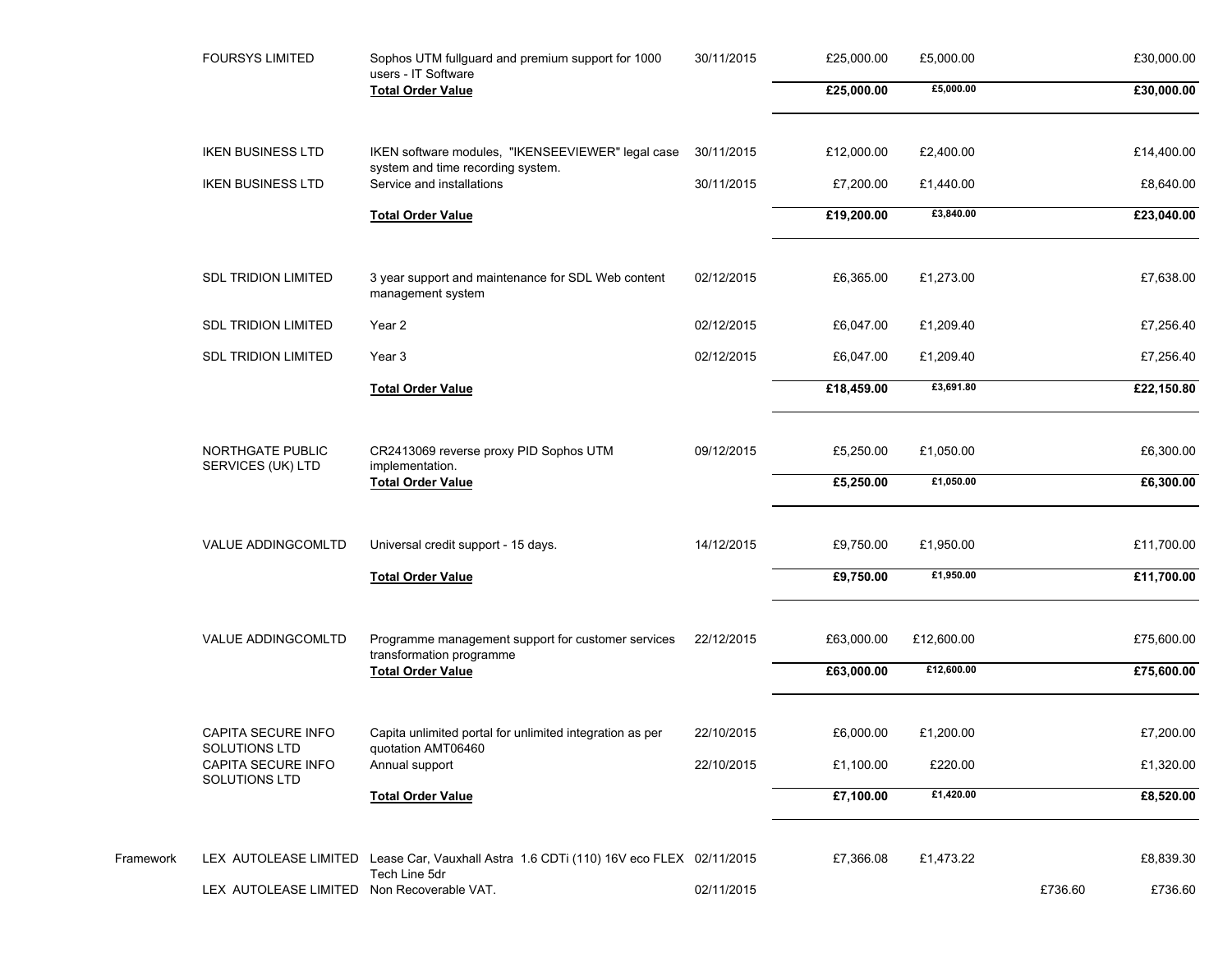|           | LEX AUTOLEASE LIMITED Maintenance Rental.              |                                                                                                             | 02/11/2015 | £1,771.20   | £354.24    |         | £2,125.44   |
|-----------|--------------------------------------------------------|-------------------------------------------------------------------------------------------------------------|------------|-------------|------------|---------|-------------|
|           |                                                        | <b>Total Order Value</b>                                                                                    |            | £9,873.88   | £1,974.78  | £736.60 | £12,585.26  |
|           | <b>CIPFA BUSINESS LTD</b>                              | CIPFA St Albans asset register project                                                                      | 17/11/2015 | £5,950.00   | £1,190.00  |         | £7,140.00   |
|           |                                                        | <b>Total Order Value</b>                                                                                    |            | £5,950.00   | £1,190.00  |         | £7,140.00   |
| Framework | <b>VWFS UK LIMITED</b>                                 | Lease Car, SEAT Leon 1.4 EcoTSI 150 FR 5dr DSG with 22/12/2015                                              |            | £7,889.40   | £1,577.88  |         | £9,467.28   |
|           | <b>VWFS UK LIMITED</b>                                 | tech pack in Chilli red metallic.<br>Non Recoverable VAT.                                                   | 22/12/2015 |             |            | £788.96 | £788.96     |
|           | <b>VWFS UK LIMITED</b>                                 | Maintenance Rental.                                                                                         | 22/12/2015 | £1,098.00   | £219.60    |         | £1,317.60   |
|           |                                                        | <b>Total Order Value</b>                                                                                    |            | £9,776.36   | £1,955.27  | £788.96 | £12,520.59  |
|           | <b>NTM CONSULTANTS LTD</b>                             | Provision of training and support                                                                           | 19/10/2015 | £8,580.00   | £1,716.00  |         | £10,296.00  |
|           |                                                        | <b>Total Order Value</b>                                                                                    |            | £8,580.00   | £1,716.00  |         | £10,296.00  |
|           | <b>SURVEYORS</b>                                       | VB JOHNSON CHARTERED Audit investigations of repairs undertaken under the SOR 02/11/2015<br>contract        |            | £25,279.58  | £5,055.92  |         | £30,335.50  |
|           |                                                        | <b>Total Order Value</b>                                                                                    |            | £25,279.58  | £5,055.92  |         | £30,335.50  |
| Quotation | MICHAEL DYSON<br><b>ASSOCIATES LTD</b>                 | For chosen contractor to carry out all works regarding the 16/11/2015<br>Telford Court concrete repairs     |            | £22,085.00  | £4,417.00  |         | £26,502.00  |
|           |                                                        | <b>Total Order Value</b>                                                                                    |            | £22,085.00  | £4,417.00  |         | £26,502.00  |
|           | Framework/SC/WILLMOTT DIXON<br><b>CONSTRUCTION LTD</b> | Batchwood Garages Preconstruction 1 Project Order.                                                          | 23/12/2015 | £201,312.88 | £40,262.58 |         | £241,575.46 |
|           |                                                        | <b>Total Order Value</b>                                                                                    |            | £201,312.88 | £40,262.58 |         | £241,575.46 |
|           | <b>EASTERN WASTE</b><br><b>DISPOSAL LTD</b>            | Collection of street cleaning residues for soil washing for<br>the month of September. Total of 162.44 Tons | 02/10/2015 | £9,746.40   | £1,949.28  |         | £11,695.68  |
|           |                                                        | <b>Total Order Value</b>                                                                                    |            | £9,746.40   | £1,949.28  |         | £11,695.68  |
| Quotation | HARTON (CIVIL ENG.&<br>ROAD CONTRACTORS ) L            | Construction of a formal path at Longacres aerial runway 16/10/2015                                         |            | £13,574.73  | £2,714.95  |         | £16,289.68  |
|           |                                                        | <b>Total Order Value</b>                                                                                    |            | £13,574.73  | £2,714.95  |         | £16,289.68  |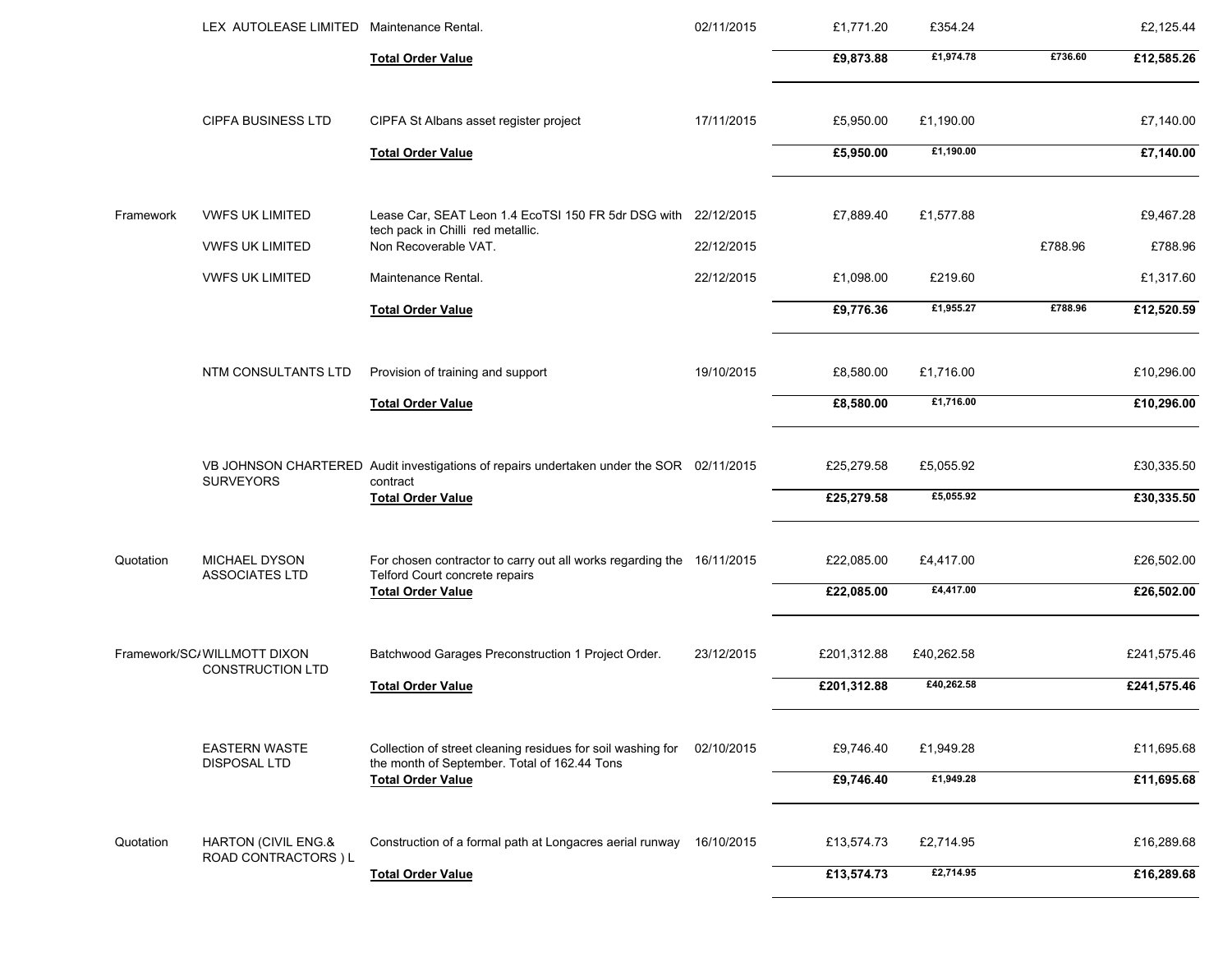|           | LEE BROTHERS LTD                            | To supply and install a strip of Neoprene tape to 720lin<br>metres of fencing at Cotlandswick leisure centre                                             | 21/10/2015 | £14,568.00               | £2,913.60              | £17,481.60               |
|-----------|---------------------------------------------|----------------------------------------------------------------------------------------------------------------------------------------------------------|------------|--------------------------|------------------------|--------------------------|
|           | LEE BROTHERS LTD                            | Original neoprene tape works to 7 a side pitch                                                                                                           | 21/10/2015 | £1,720.00                | £344.00                | £2,064.00                |
|           |                                             | <b>Total Order Value</b>                                                                                                                                 |            | £16,288.00               | £3,257.60              | £19,545.60               |
| Quotation | PGS INSTALLATIONS<br><b>LIMITED</b>         | Longacres Play Areas St Albans- carry out all works as<br>per your specification to renew Zip wire to Play equipment                                     | 26/10/2015 | £9,325.00                | £1,865.00              | £11,190.00               |
|           |                                             | <b>Total Order Value</b>                                                                                                                                 |            | £9,325.00                | £1,865.00              | £11,190.00               |
| Framework | <b>STRAIGHT PLC</b>                         | 1100Ltr 4 wheeled bin - green plastic with standard black                                                                                                | 30/10/2015 | £1,106.00                | £221.20                | £1,327.20                |
|           | <b>STRAIGHT PLC</b>                         | lid.<br>1100 Ltr four wheeled bins green plastic with standard                                                                                           | 30/10/2015 | £2,556.00                | £511.20                | £3,067.20                |
|           | <b>STRAIGHT PLC</b>                         | rubber bottle apertures.<br>1100 Ltr galvanised steely bins to St Albans spec.                                                                           | 30/10/2015 | £2,431.90                | £486.38                | £2,918.28                |
|           | STRAIGHT PLC                                | 660 Ltr galvanised steely bins to St Albans spec.                                                                                                        | 30/10/2015 | £1,170.45                | £234.09                | £1,404.54                |
|           |                                             | <b>Total Order Value</b>                                                                                                                                 |            | £7,264.35                | £1,452.87              | £8,717.22                |
|           | RSK ENVIRONMENT LTD                         | Further Structural investigations to the Town Hall, St<br>Albans.<br><b>Total Order Value</b>                                                            | 02/11/2015 | £13,500.00<br>£13,500.00 | £2,700.00<br>£2,700.00 | £16,200.00<br>£16,200.00 |
|           | RSK ENVIRONMENT LTD                         | CCTV drainage survey and GPR of chimney flues at the<br>Town Hall, St Albans.<br><b>Total Order Value</b>                                                | 02/11/2015 | £6,800.00<br>£6,800.00   | £1,360.00<br>£1,360.00 | £8,160.00<br>£8,160.00   |
| Quotation | <b>GOLDSMITH &amp; SONS LTD</b>             | To carry out all works to the specification laid out to<br>remove asbestos insulation boards<br><b>Total Order Value</b>                                 | 03/11/2015 | £7,400.00<br>£7,400.00   | £1,480.00<br>£1,480.00 | £8,880.00<br>£8,880.00   |
| Quotation | <b>GOLDSMITH &amp; SONS LTD</b>             | Carry out all works as per our specifications for the<br>demolition and removal of double garages at Hatfield Rd<br>Cemetery<br><b>Total Order Value</b> | 05/11/2015 | £6,300.00<br>£6,300.00   | £1,260.00<br>£1,260.00 | £7,560.00<br>£7,560.00   |
| Quotation | HARTON (CIVIL ENG.&<br>ROAD CONTRACTORS ) L | Arrange to construct path in cemetery                                                                                                                    | 06/11/2015 | £8,290.05                | £1,658.01              | £9,948.06                |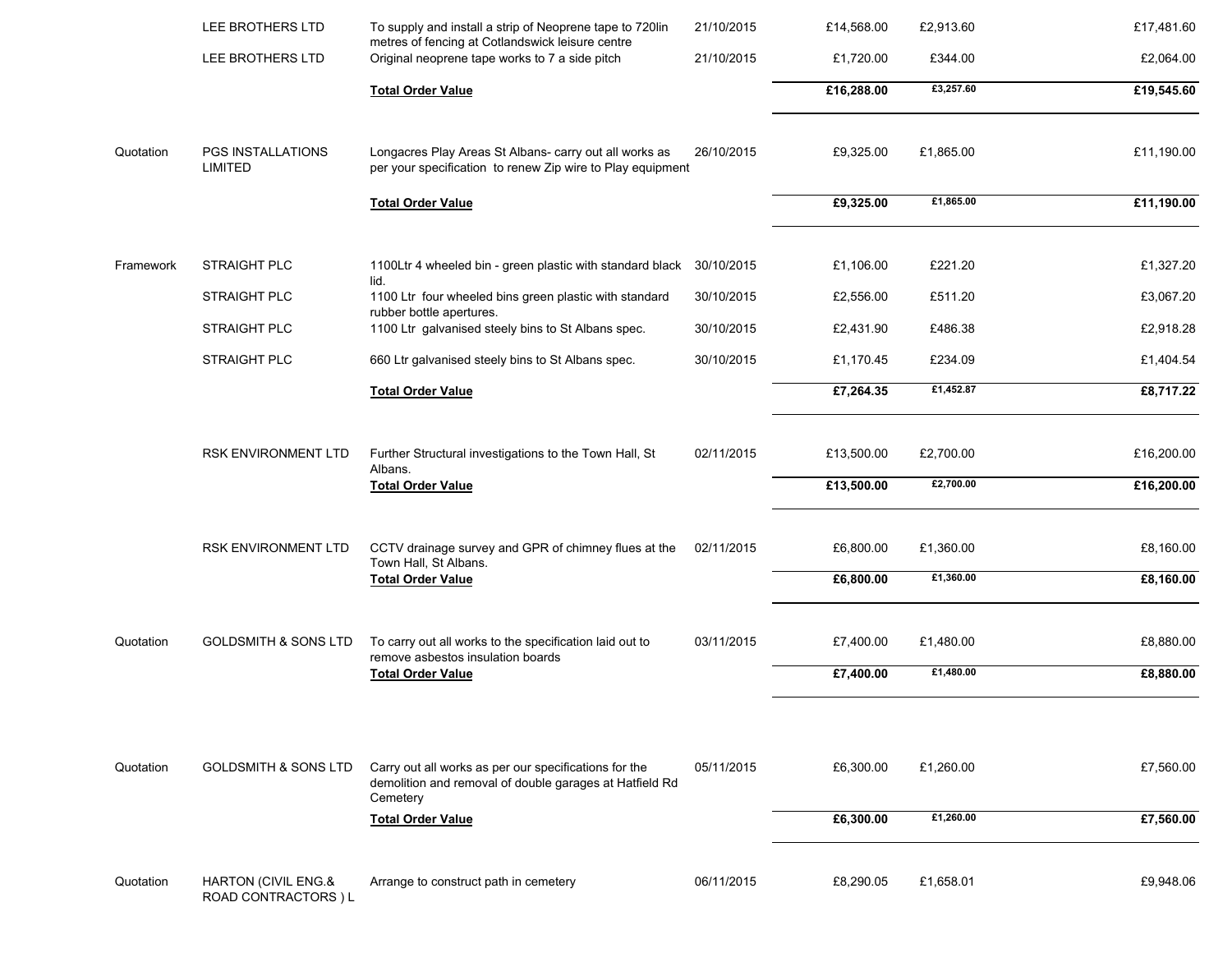|           |                                                      | <b>Total Order Value</b>                                                                             |            | £8,290.05  | £1,658.01  | £9,948.06  |
|-----------|------------------------------------------------------|------------------------------------------------------------------------------------------------------|------------|------------|------------|------------|
|           | <b>EASTERN WASTE</b><br>DISPOSAL LTD                 | Sort and cleanse of Street waste residue, total of 160.92<br>tons                                    | 09/11/2015 | £9,655.20  | £1,931.04  | £11,586.24 |
|           |                                                      | <b>Total Order Value</b>                                                                             |            | £9,655.20  | £1,931.04  | £11,586.24 |
| Quotation | <b>B J BUILDING SERVICES</b><br><b>LTD</b>           | To carry out redecoration works and minor repairs to<br><b>Quadrant Public Toilets</b>               | 23/11/2015 | £7,538.00  | £1,507.60  | £9,045.60  |
|           |                                                      | <b>Total Order Value</b>                                                                             |            | £7,538.00  | £1,507.60  | £9,045.60  |
|           | <b>JOHN O'CONNER</b><br>(GROUNDS<br>MAINTENANCE) LTD | Supply and labour of the landscaping project at London<br>Road Cemetery                              | 24/11/2015 | £8,858.61  | £1,771.72  | £10,630.33 |
|           |                                                      | <b>Total Order Value</b>                                                                             |            | £8,858.61  | £1,771.72  | £10,630.33 |
|           | <b>GEOTECHNOLOGY LTD</b>                             | Carry out microgravity surveys at Bernard's Heath Rec<br>grounds.                                    | 07/12/2015 | £11,778.00 | £2,355.60  | £14,133.60 |
|           |                                                      | <b>Total Order Value</b>                                                                             |            | £11,778.00 | £2,355.60  | £14,133.60 |
|           | <b>JACKSON LIFT SERVICES</b><br><b>LIMITED</b>       | Civic Centre Lift 2- Supply and install new GAL door<br>operators                                    | 08/12/2015 | £5,867.00  | £1,173.40  | £7,040.40  |
|           |                                                      | <b>Total Order Value</b>                                                                             |            | £5,867.00  | £1,173.40  | £7,040.40  |
| Framework | <b>WICKSTEED LEISURE LTD</b>                         | Removal of old play area, supply and installation of play<br>equipment and safety surfacing.         | 09/12/2015 | £55,063.00 | £11,012.60 | £66,075.60 |
|           |                                                      | <b>Total Order Value</b>                                                                             |            | £55,063.00 | £11,012.60 | £66,075.60 |
|           | <b>EASTERN WASTE</b><br><b>DISPOSAL LTD</b>          | Collection and recycling of street cleaning residues. Total 16/12/2015<br>144.54 Tons                |            | £10,406.88 | £2,081.38  | £12,488.26 |
|           |                                                      | <b>Total Order Value</b>                                                                             |            | £10,406.88 | £2,081.38  | £12,488.26 |
|           | COUNTRYSIDE<br><b>MANAGEMENT SERVICES</b>            | Provision of services to manage friends groups and write 16/12/2015<br>and deliver management plans. |            | £14,380.00 | £2,876.00  | £17,256.00 |
|           |                                                      | <b>Total Order Value</b>                                                                             |            | £14,380.00 | £2,876.00  | £17,256.00 |
|           | <b>URBAN SALON LTD</b>                               | Design and production services for the New museum and 18/12/2015<br>Galleries marketing materials:   |            | £9,960.00  | £1,992.00  | £11,952.00 |
|           | <b>URBAN SALON LTD</b>                               | Script writing                                                                                       | 18/12/2015 | £5,500.00  | £1,100.00  | £6,600.00  |